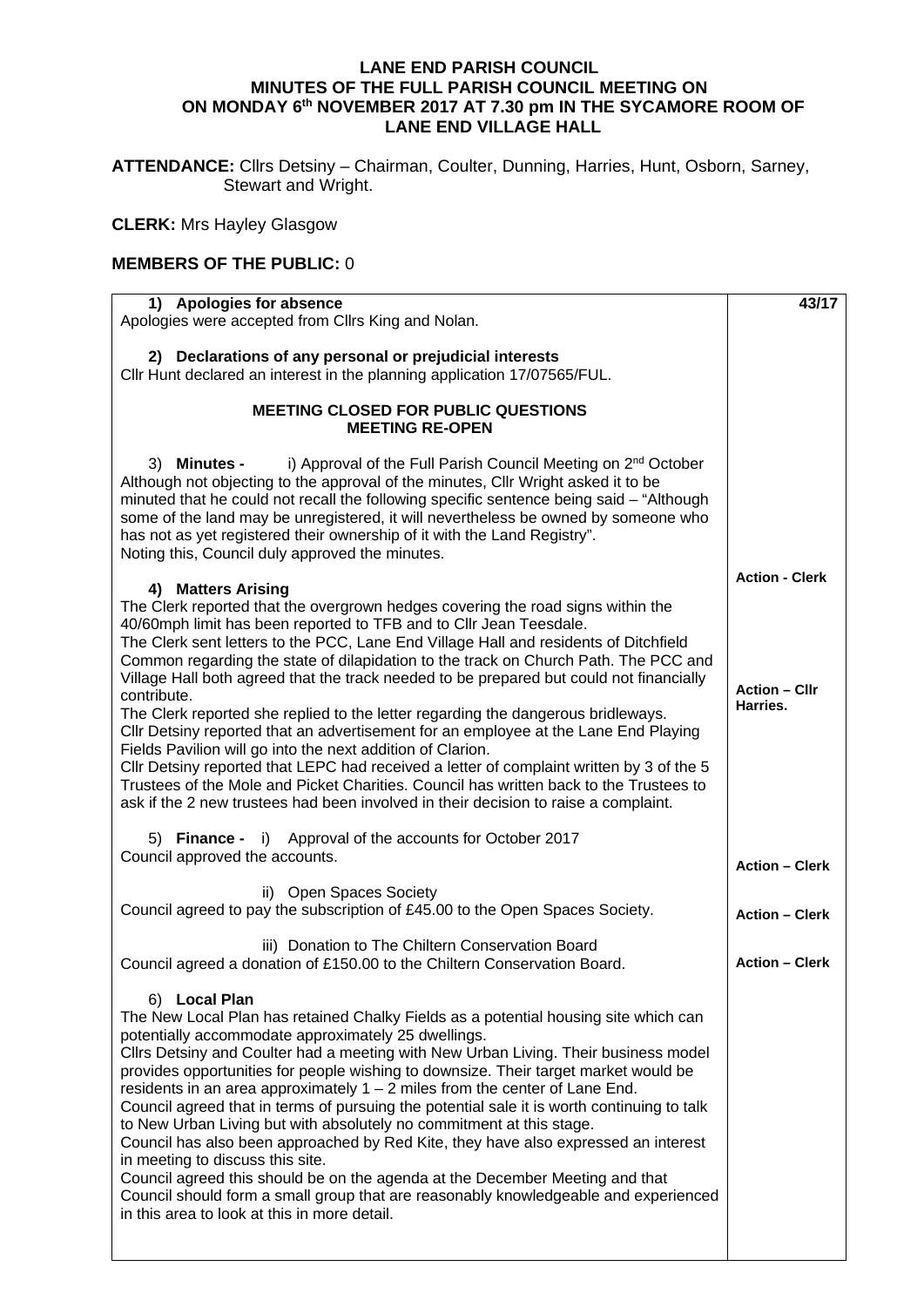| 7) To review allotment rents                                                                                                                                                                                                                                                                                                                                                                                                                                                                                                                                                                                                                                                                                        | 44/17<br><b>Action - Clerk</b>          |
|---------------------------------------------------------------------------------------------------------------------------------------------------------------------------------------------------------------------------------------------------------------------------------------------------------------------------------------------------------------------------------------------------------------------------------------------------------------------------------------------------------------------------------------------------------------------------------------------------------------------------------------------------------------------------------------------------------------------|-----------------------------------------|
| The current allotment rents are £19 for a small plot and £36 for a large plot. The Clerk<br>recommended that Council holds the rent.<br>Council agreed to hold the allotment rents. Clerk to issue invoices.                                                                                                                                                                                                                                                                                                                                                                                                                                                                                                        |                                         |
| Cllrs Harries and Wright will do a review of the allotment sizes.                                                                                                                                                                                                                                                                                                                                                                                                                                                                                                                                                                                                                                                   | <b>Action - Clerk</b>                   |
| 8) To agree the instruction of the Internal Auditor                                                                                                                                                                                                                                                                                                                                                                                                                                                                                                                                                                                                                                                                 |                                         |
| Councils current Internal Auditor, Laurie Johnson has decided to retire after 13 years.<br>Several Parish Councils have recommended Chris Smith, a retired member of the<br>Chartered Institute of Public Finance and Accountancy. Chris Smith normally charges a<br>fee of £40 per Internal Audit.<br>Council agreed that Chris Smith will be asked to carry out the internal audit.                                                                                                                                                                                                                                                                                                                               | <b>Action - Clerk</b>                   |
| 9) To agree the licence for the land adjoining Forge Cottage<br>Council approved the licence for the land adjoining Forge Cottage. The Clerk will<br>arrange for this to be signed.                                                                                                                                                                                                                                                                                                                                                                                                                                                                                                                                 |                                         |
| 10) Lane End Playing Fields<br>It was reported that a smoking shelter had been erected without prior warning and that<br>this work had not been approved or agreed by Council. At this stage the cost of the<br>shelter had been paid for by a LESA Committee Member acting under the impression<br>that they could put it up. The LESA Committee Member had subsequently offered to<br>have this shelter taken down at their own expense.<br>Council were not opposed to the principle of erecting a smoking shelter but felt that the<br>current smoking shelter should be taken down, Cllr Stewart will liaise with the LESA<br>Committee to discuss the potential location and design of a new smoking shelter. |                                         |
| The Association held their monthly meeting last week and the turnover since opening<br>exceeded the outgoings. The bar takings haven't been massive and much of the<br>income comes from hire of the football pitches / 3G pitch.<br>The current income from the 3G pitch s about £300 a week. Wycombe Marsh are<br>starting from this Wednesday on a long-term booking.                                                                                                                                                                                                                                                                                                                                            |                                         |
| Representatives from the Lane End Football Team and some members of the Parish<br>Council had met with Buckland Landscapes regarding the grass cutting at the Playing<br>Fields. The meeting was very productive.<br>It was noted that the Lane End Sports Association had previously maintained the grass<br>at the Playing Fields and if they could acquire a suitable tractor they may be prepared<br>to consider doing the grass cutting themselves again.                                                                                                                                                                                                                                                      | <b>Action - Clerk</b>                   |
| 11) Clerk's report                                                                                                                                                                                                                                                                                                                                                                                                                                                                                                                                                                                                                                                                                                  |                                         |
| i.<br>Planning application comments submitted.                                                                                                                                                                                                                                                                                                                                                                                                                                                                                                                                                                                                                                                                      |                                         |
| ii.<br>AED inspections carried out and on-line forms submitted.                                                                                                                                                                                                                                                                                                                                                                                                                                                                                                                                                                                                                                                     | Action - Clerk /<br><b>CIIr Detsiny</b> |
| At the last meeting a Parishioner raised concerns regarding the overgrown<br>iii.<br>hedges covering signs within the 40/60mph speed limit. Since this is not within<br>the devolved services remit I have forwarded this to TFB and copied Cllr Jean<br>Teesdale.                                                                                                                                                                                                                                                                                                                                                                                                                                                  |                                         |
| The Clerk has done some research regarding implementing bye-laws. I<br>iv.<br>contacted WDC's legal department and they supplied me with extensive<br>information. I have also spoken to 3 other Parish Councils who have also<br>researched implementing byelaws within their Parishes.                                                                                                                                                                                                                                                                                                                                                                                                                            |                                         |
| Those Councils considered that it was too much work to undertake<br>a.<br>and implement. They were also conscious that there would not be<br>anyone to constantly Police the area once the byelaws were in place.                                                                                                                                                                                                                                                                                                                                                                                                                                                                                                   |                                         |
| b. They suggested rather than creating byelaws, we could put a set of<br>rules on a sign which was headed 'Lane End Parish Council'.                                                                                                                                                                                                                                                                                                                                                                                                                                                                                                                                                                                |                                         |
| c. After reading the information on byelaws I would agree with the other<br>Parish Councils approach and suggest we have Ditchfield Common &<br>Lane End Playing Fields on the next agenda to agree a suitable set of<br>rules for both sites. I can then order a couple of signs for each area                                                                                                                                                                                                                                                                                                                                                                                                                     |                                         |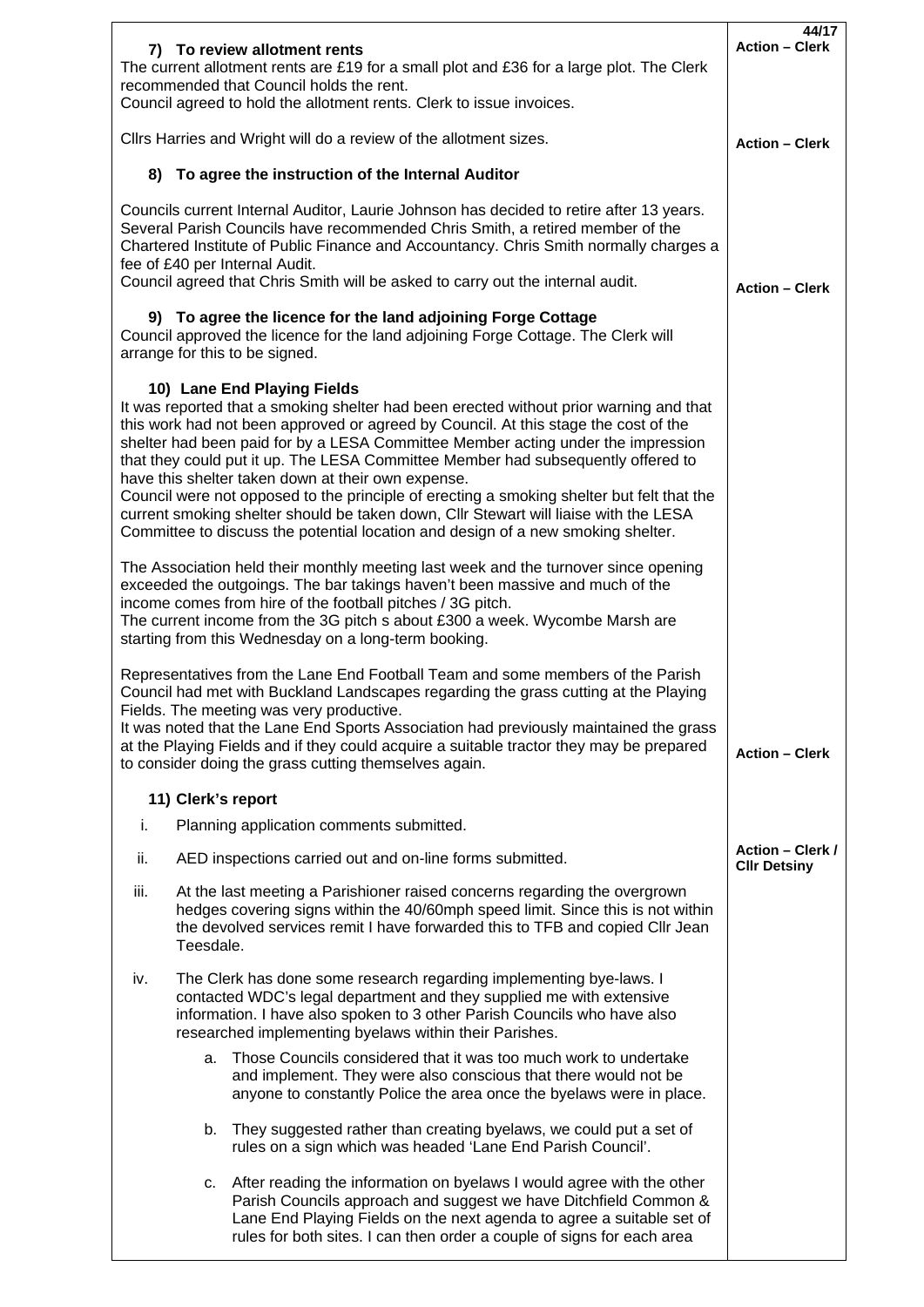|       | and have them installed where Councillors think would be most<br>appropriate.                                                                                                                                                                                                                                                                                                                                                                                                                                                                                                                                                         | 45/17                 |
|-------|---------------------------------------------------------------------------------------------------------------------------------------------------------------------------------------------------------------------------------------------------------------------------------------------------------------------------------------------------------------------------------------------------------------------------------------------------------------------------------------------------------------------------------------------------------------------------------------------------------------------------------------|-----------------------|
|       | Council agreed that Cllr Detsiny and the Clerk draft some rules. These<br>will be considered by Council at the December / January Meeting.                                                                                                                                                                                                                                                                                                                                                                                                                                                                                            |                       |
| ν.    | The Parish Councils Insurance has been renewed with Came & Co (Hiscox) on<br>the basis of a 3-year fixed term contract.                                                                                                                                                                                                                                                                                                                                                                                                                                                                                                               |                       |
| vi.   | The Clerk has cancelled the cheque raised for the tractor insurance with the<br>NFU. The tractor is covered under the Parish Councils insurance with Came &<br>Co.                                                                                                                                                                                                                                                                                                                                                                                                                                                                    | <b>Action - Clerk</b> |
| vii.  | The payment to Nigel Croxford Builders has been settled as agreed by Cllrs<br>Coulter & Stewart.                                                                                                                                                                                                                                                                                                                                                                                                                                                                                                                                      |                       |
| viii. | The Clerk contacted the author of the report regarding dangerous gates, tracks<br>and bridleways and advised that she should contact the individual land owners.                                                                                                                                                                                                                                                                                                                                                                                                                                                                      |                       |
| ix.   | The Clerk has sent an email to the previous tenant to advise that now his<br>tenancy agreement on Chalky Fields and The Orchards has ended he should<br>remove any residual belongings from the site. The new owner of Deep Willows<br>has put a padlock on the gate to Chalky Fields. Council should either have a<br>key to this padlock or replace the padlock. Council has no access to The<br>Orchards. The Clerk has asked for a quote to remove a small part of the fence<br>and install a pedestrian gate to provide access to The Orchards from Chalky<br>Field Allotments. I would recommend the gate is kept locked.       |                       |
| х.    | Pete Whipp confirmed they have completed the agreed tree works at Cadmore<br>End Common, Moorend Common & Footpath 25.                                                                                                                                                                                                                                                                                                                                                                                                                                                                                                                |                       |
| xi.   | An email addressed to Cllr Osborn and copied to the Clerk from the Committee<br>of Lane End Village Hall:                                                                                                                                                                                                                                                                                                                                                                                                                                                                                                                             |                       |
|       | a. "Following a meeting of the Village Hall committee this week I regret to<br>say that the committee feel unable to contribute to the financial cost of<br>refurbishing part of Church Path.<br>The feeling of the meeting was that:<br>b.<br>a) The land belongs to LEPC and should therefore be their<br>responsibility.<br>b) The VH will still be committed to maintaining their car park<br>area<br>The VH will shortly have to replace the flat roof of the hall<br>C)<br>and funds are committed to this work.<br>c. Sorry not to be able to help with this project which looks extremely well<br>thought out and practical". | <b>Action - Clerk</b> |
| xii.  | CIIr Stewart asked James Glasgow to provide a quote for replacement of the<br>manhole cover and fill sunken concrete and make area safe. Works at Lane<br>End Playing Fields. The quote was £285.00 and he asked James to go ahead<br>with the works.                                                                                                                                                                                                                                                                                                                                                                                 |                       |
| xiii. | A poppy wreath has been ordered to be placed at the Lane End War<br>Memorial.                                                                                                                                                                                                                                                                                                                                                                                                                                                                                                                                                         |                       |
| xiv.  | Received an email from a Parishioner regarding the overgrown hedges on<br>Bolter End Lane. Buckland Landscapes will provide a quote to be considered<br>at a future meeting.                                                                                                                                                                                                                                                                                                                                                                                                                                                          |                       |
| XV.   | Faulty street lights reported.                                                                                                                                                                                                                                                                                                                                                                                                                                                                                                                                                                                                        |                       |
| xvi.  | Attended allotments sites re several issues.                                                                                                                                                                                                                                                                                                                                                                                                                                                                                                                                                                                          |                       |
| xvii. | Next month's FPCM will be on Monday 4 <sup>th</sup> December at Lane End Village Hall.                                                                                                                                                                                                                                                                                                                                                                                                                                                                                                                                                |                       |
|       | 12) Invitations to Meetings, Correspondence & Reports received<br>Council noted the report.                                                                                                                                                                                                                                                                                                                                                                                                                                                                                                                                           | <b>Action – Clerk</b> |
|       | 13) Matters raised by Councillors<br>Cllr Osborn reported that Cllr King has been in discussion with BCC regarding a<br>potential meeting about bus routes.                                                                                                                                                                                                                                                                                                                                                                                                                                                                           |                       |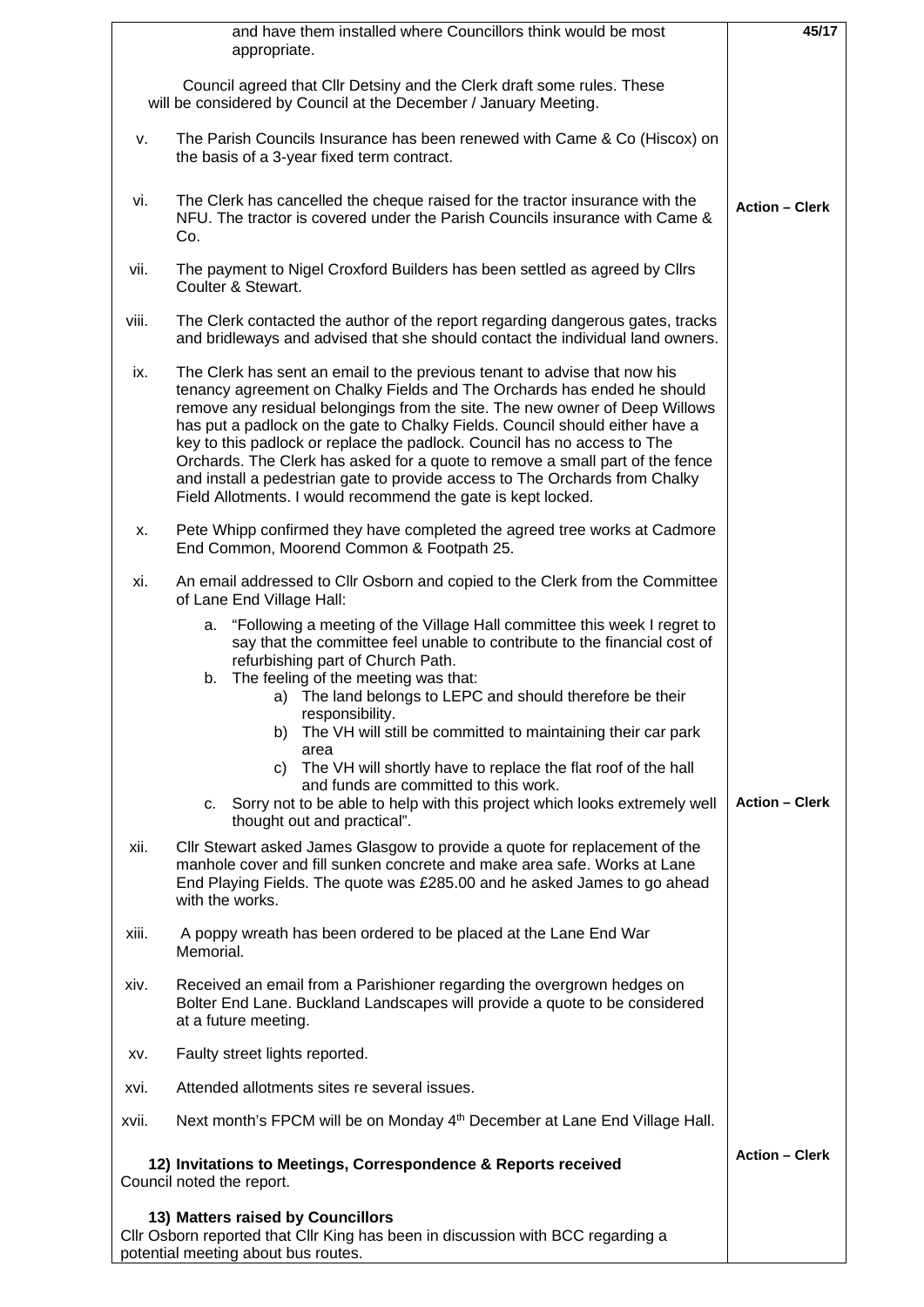|                                                      |                                                              | CIIr Detsiny attended the AGM of the Youth Clubs. CIIr Detsiny would like to record his<br>admiration of the committee that CIIr Dunning has put together.                                                                                                                                                                           | 46/17 |
|------------------------------------------------------|--------------------------------------------------------------|--------------------------------------------------------------------------------------------------------------------------------------------------------------------------------------------------------------------------------------------------------------------------------------------------------------------------------------|-------|
|                                                      | <b>Council Decisions and Appeals</b>                         | 14) Planning: To consider new applications and receive Wycombe District                                                                                                                                                                                                                                                              |       |
|                                                      |                                                              |                                                                                                                                                                                                                                                                                                                                      |       |
| <b>New Applications</b><br>17/07766/CLP              | Garden<br>Cottage 3<br>Chequers Lane<br>Cadmore End          | Certificate of lawfulness for proposed construction of<br>single storey rear extension.<br>No objection.                                                                                                                                                                                                                             |       |
| 17/07565/FUL                                         | Clay Pit House<br>Moor Common<br>Lane End                    | Change of use of existing area of land currently used<br>for the parking of motor vehicles to residential to be<br>incorporated into the domain of Clay Pit House.<br>No objection.                                                                                                                                                  |       |
| 17/07667/FUL                                         | Priestley<br>Cottage Bolter<br>End Lane<br><b>Bolter End</b> | Householder application for construction of part two<br>storey, part single storey side/rear extension<br>following demolition of existing detached garage.<br>No objection.                                                                                                                                                         |       |
| 17/07541/FUL                                         | <b>Nineacres</b><br>Bungalow<br>Fingest Lane<br>Fingest      | Demolition of existing detached bungalow and<br>outbuildings and erection of replacement 5 bed<br>dwelling house with associated parking.<br>No objection.                                                                                                                                                                           |       |
| 17/07564/CTREE                                       | The Lodge<br>Wycombe<br>Court Church<br>Road Lane End        | Trim back up to and no more than 1 metre clearance<br>around the BT line to enable pole testing to be<br>carried out on to various trees.<br>No objection.                                                                                                                                                                           |       |
| 17/07529/FUL                                         | Chequers<br>Manor Farm<br>Chequers Lane<br>Cadmore End       | Formation and construction of manege.<br>No objection.                                                                                                                                                                                                                                                                               |       |
| 17/07651/FUL                                         | <b>Broom Fingest</b><br>Lane Bolter<br>End                   | Erection of replacement 5 bed dwelling house,<br>detached garage and new access (alternative<br>scheme to pp 16/05408/FUL).<br>No objection.                                                                                                                                                                                         |       |
| 17/05935/FUL                                         | Judlens<br><b>High Street</b><br>Lane End                    | Change of use of existing shop, erection of single<br>storey rear extension, removal of existing front<br>extension and erection of new bay window & porch<br>canopy, conversion of existing residential unit &<br>garage all in connection with creation of 5 x 1-bed<br>self-contained flats and ancillary works.<br>No objection. |       |
| <b>Appeals:</b>                                      |                                                              |                                                                                                                                                                                                                                                                                                                                      |       |
| with bin/cycle stores & amenity area<br><b>Bucks</b> |                                                              | APPLICATION FOR: Erection of a block of 4 x 1-bed self-contained flats to rear<br>Appeal reference: APP/K0425/W/17/3183063 - Judlens, High Street, Lane End,<br>An appeal has been made to the Secretary of State against the decision of Wycombe<br>District Council to Non-determination of the application.                       |       |
| working Livery (retrospective)<br><b>End, Bucks</b>  |                                                              | APPLICATION FOR: Stationing of a mobile home to be associated with the<br>Appeal reference: APP/K0425/W/17/3183481 - Finings Farm, Finings Road, Lane<br>I refer to the above details. An appeal has been made to the Secretary of State against<br>the decision of Wycombe District Council to Refusal of permission.               |       |
| <b>Wycombe District Council planning decisions:</b>  |                                                              |                                                                                                                                                                                                                                                                                                                                      |       |
| Case Ref: 17/06905/FUL<br>Address:<br>Proposal:      |                                                              | Decision Application Permitted Date:<br>25/09/2017<br>2 Oakwood Place Lane End Buckinghamshire HP14 3BQ<br>Householder application for insertion of garage door to existing carport                                                                                                                                                  |       |
|                                                      |                                                              | Case Ref: 17/05828/FUL Decision Application Permitted<br>Date:                                                                                                                                                                                                                                                                       |       |